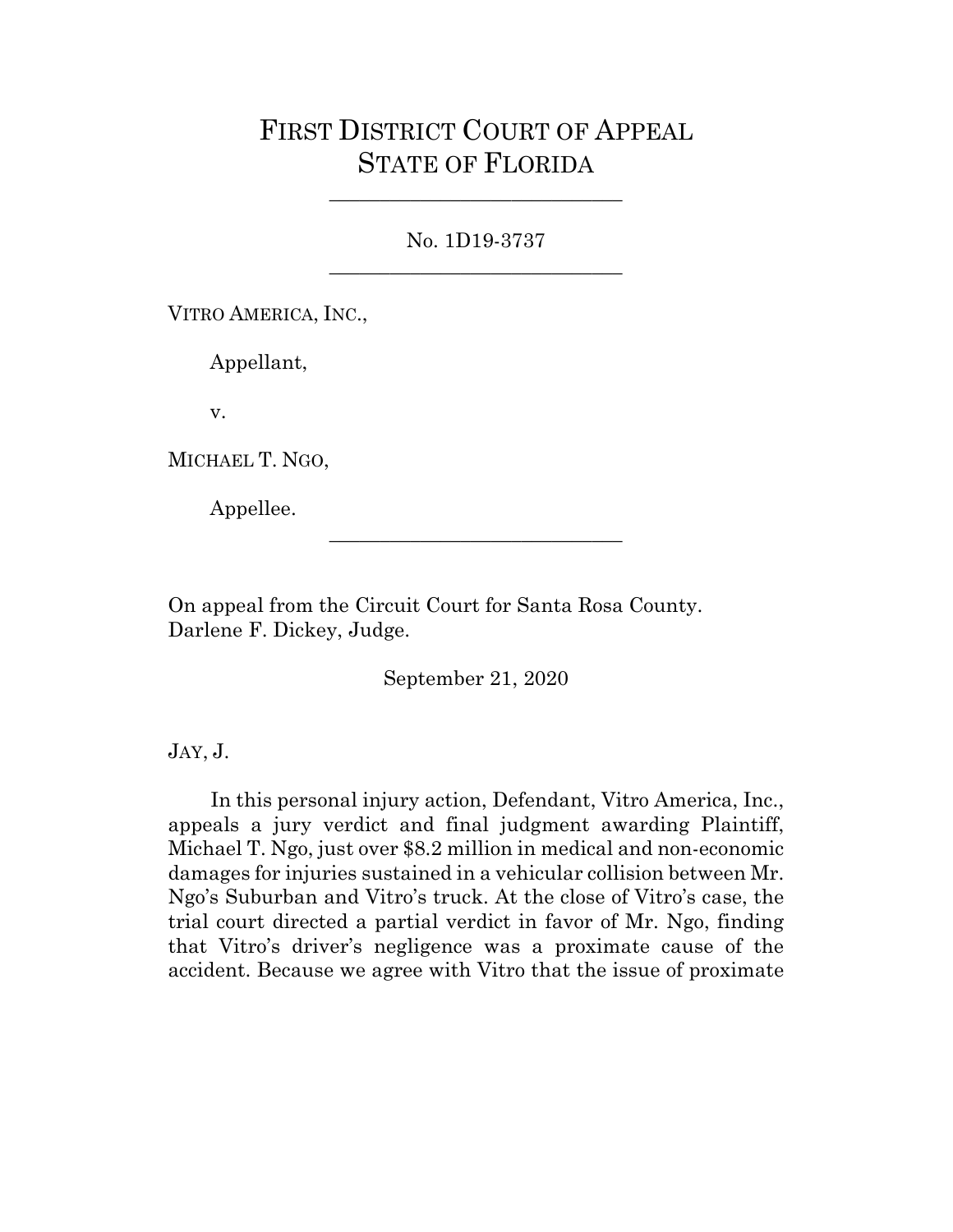cause should have been decided by the jury, we reverse and remand for a new trial.[∗](#page-1-0)

## I.

### A. The collision.

In the dark hours before dawn on October 10, 2008, Mr. Ngo was traveling along Highway 98 on his usual route to work. At the same time, Michael Turner, a truck driver employed by Vitro, was executing a back-up maneuver to deliver an order of "small glass" to a business located on the same highway. At the time, Mr. Turner was operating an eighteen-wheeled tractor trailer truck. The backing maneuver initially positioned his articulated truck into a jack-knifed posture as Turner wheeled the trailer around at a near ninety-degree angle to the cab and backed into the business. According to Mr. Turner, the truck's hazard lights were flashing and his headlights and running lights were illuminated throughout the maneuver. In addition, there was reflective tape along the side of the trailer.

While Mr. Turner was backing up, he was checking his mirrors and did not see any vehicles on the highway. But when he steered the truck back around to straighten up the cab and align it with the trailer—thereby causing the cab to block the outside, right lane perpendicular to the road and the flow of traffic—the first thing he saw to his left were the headlights of an oncoming vehicle. Mr. Turner testified that only three seconds elapsed from the moment he first saw the headlights until the vehicle collided into the cab near the front wheel on the driver's side. Mr. Turner did not hear any squealing of brakes and estimated that the vehicle had been traveling between 50 to 60 miles per hour when it impacted his cab.

Mr. Ngo drove that stretch of Highway 98 nearly every day and had never before seen—and did not expect—an eighteenwheeled tractor trailer backing up in his lane of travel. He maintained that, prior to the collision, he was not distracted, his

<span id="page-1-0"></span><sup>∗</sup> Our decision to reverse on this point obviates the need to reach Vitro's remaining points on appeal.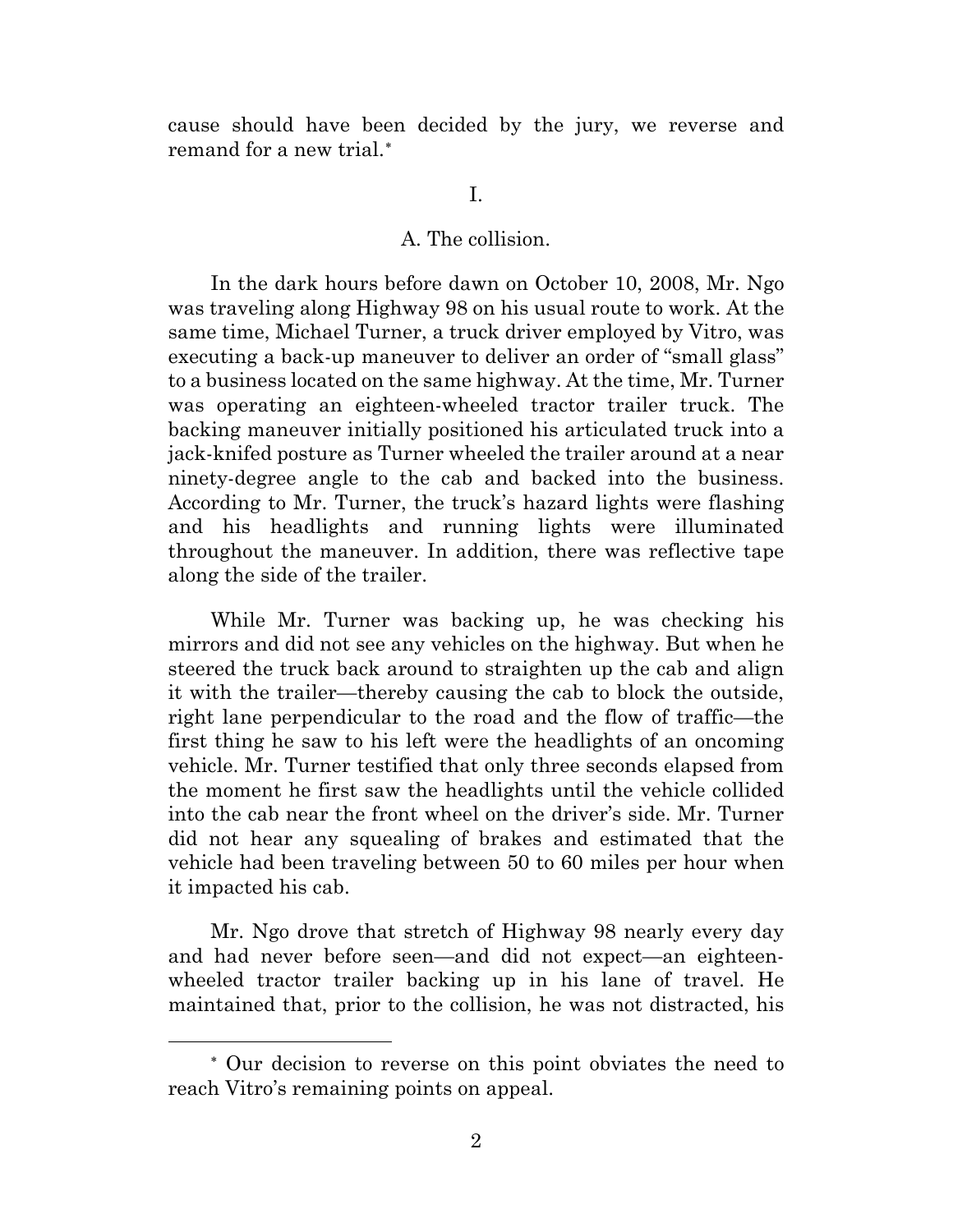low beams were on, his vehicle was on cruise control set at 50 miles per hour—despite the legal limit being 55 miles per hour—there was no natural light, no streetlights, and nothing on the road. As Mr. Ngo described it:

I looked and . . . all of a sudden, the truck appeared in front of me out of nowhere. It's like a ghost or something. It just pop[ped] out in front. Then when I saw that, I thought I had a few seconds and I tried to veer a little bit, tried to stop it and stomp the brake, but I just . . . couldn't avoid the collision.

Mr. Ngo had been looking down his lane and estimated he had at most two or three seconds before he would collide with the truck. As a result of the high-speed impact, Mr. Ngo suffered extensive injuries—primarily fractures of the bones in his right leg, ankle and heel.

## B. The trial.

In his opening statement to the jury, Vitro's attorney admitted that Mr. Turner was negligent in the manner in which he maneuvered his tractor trailer. That being said, however, he queried:

But here's what the case is about, who is responsible for the crash and Mr. Ngo's injuries? . . . Was it Mr. Turner, was it Mr. Ngo, or was it both? And that's really the question you-all are going to be answering when you hear the evidence. That's especially important in a case like this because you're going to hear that the reason that Mr. Ngo's injuries are so bad is because he hit the vehicle at such a high speed.

During the presentation of his case, Mr. Ngo's expert, David Stopper, took the stand. Mr. Stopper was an investigator of commercial vehicle accidents. He gained his expertise in that field while working in law enforcement, where he spent the majority of his career involved in truck and traffic enforcement. In addition, he received specialized training at various seats of higher learning, ultimately receiving his certification as an accident reconstructionist. From his investigation, he estimated that Mr.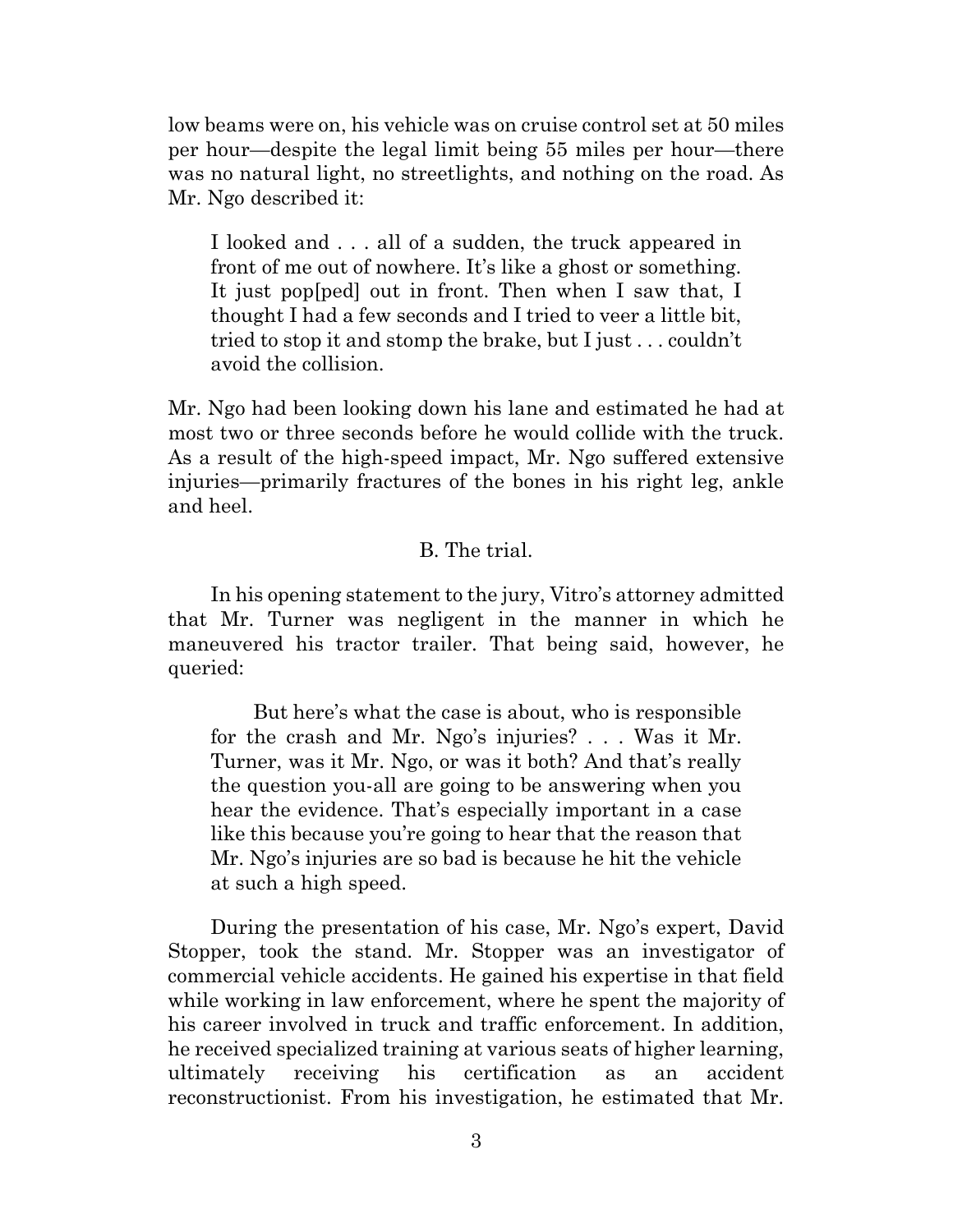Ngo was 1400 feet behind a curve in the highway when Mr. Turner began his backing maneuver. At nine seconds out from the collision, he calculated that Mr. Ngo was 660 feet from the point of impact. The cab would have been in his field of vision, but Mr. Stopper had examined the reflective tape on the truck and noted that it was irregular. At a forty-five degree angle on the jack-knifed trailer, the tape would have had less reflectivity and been "relatively ineffective" to reflect approaching headlights. Mr. Stopper agreed that the truck's flashing lights and reflective tape would, at some point, have been within Mr. Ngo's field of vision as he rounded the curve, but theorized that Mr. Ngo would not necessarily have perceived the images he saw as representing a hazard, since the flashers could have been misunderstood as a "turn signal somewhere up the road." Instead, according to Stopper, as the highway straightened out ahead of him, Mr. Ngo would have been unable to "interpret exactly what the movement of [the truck] was in sufficient time to perceive it, and react . . . to the obstacle swinging out into his lane," and it would not have been unusual under the driving conditions for an average driver to experience that type of perceptual conflict. In short, based on the data he had collected, Mr. Stopper opined that Mr. Ngo would have been unable to avoid the collision.

In response to Mr. Stopper's opinion, Vitro called its own expert, Larry Dewberry. Mr. Dewberry was a consulting engineer, licensed in the states of Florida, Georgia, Alabama, and Mississippi. His specialty within the field of engineering was "failure analysis, such as vehicle accident analysis." He testified to having an undergraduate and a master's degree in electrical engineering, a master's degree in mechanical engineering, and a master's degree in fire protection engineering. During his career in professional engineering, Mr. Dewberry had testified as an expert witness in accident reconstruction.

From his investigation of the accident, and relying on Mr. Turner's deposition testimony, Mr. Dewberry determined that the truck's headlights, running lights, and hazard lights were on at the time of the collision. Given the road configuration, he opined that the truck would have been visible from 900 feet away, and, had Mr. Ngo applied his brakes sooner, the accident could have easily been avoided. Specifically, Mr. Dewberry testified that at the 900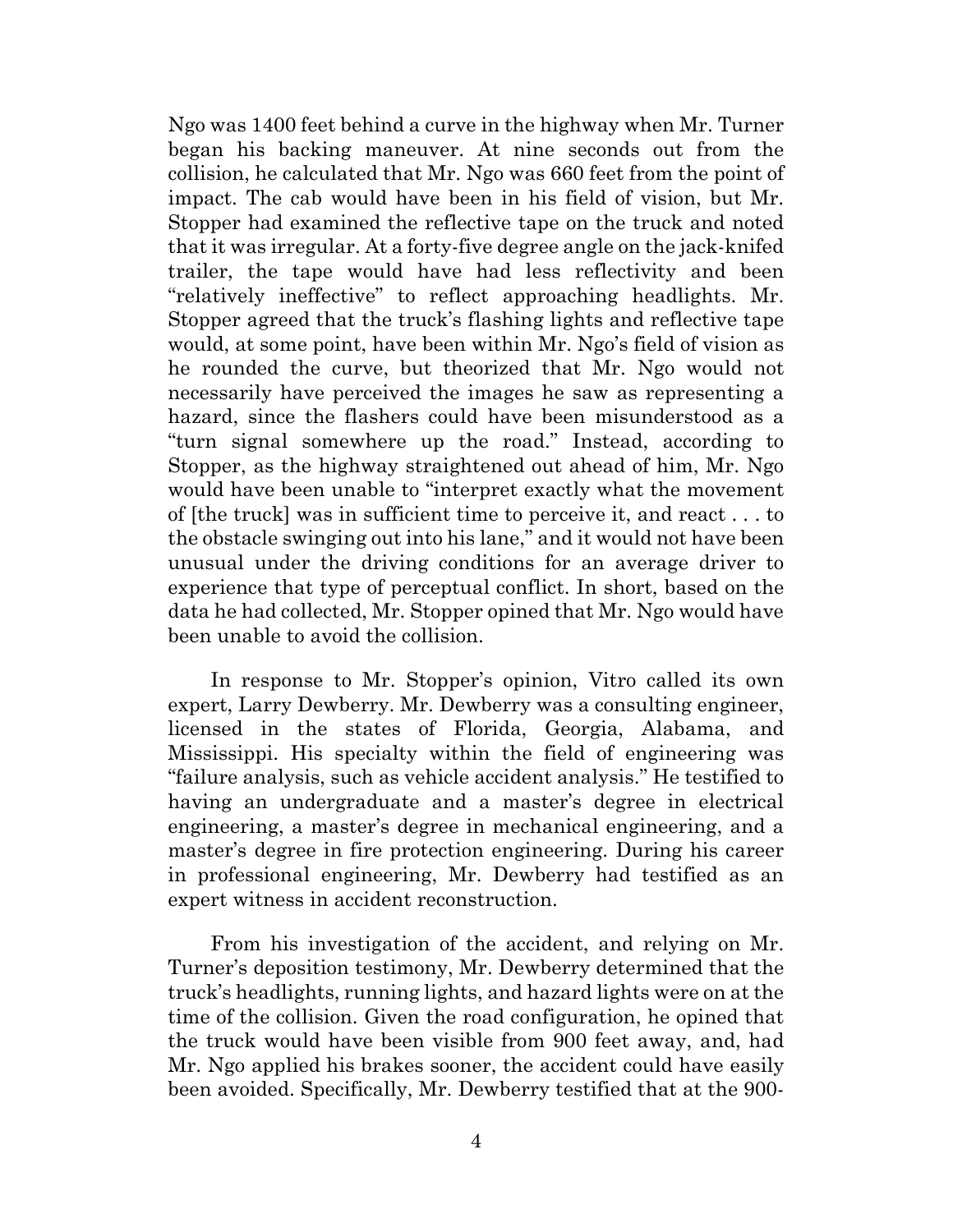foot mark, Mr. Ngo would have had 10.9 seconds to apply his brakes in order to avoid the collision.

Mr. Dewberry also conducted a nighttime simulation of the accident utilizing the same truck, with Mr. Turner reenacting his back-up maneuver. (For safety reasons, the simulation was not conducted at the actual scene.) Mr. Dewberry was in his car, stationed at a point 500 feet from the truck with his low beams on. From that vantage point, he never lost sight of the truck's flashing lights, its taillights, the reflective tape, and, once the cab turned to face frontward, the truck's headlights. His video of the simulation was published to the jury. According to Mr. Dewberry, during the entire simulation—as he drove toward the truck—there was never a point that he could not see a flashing light. Ultimately, he concluded that an "attentive driver" "very easily" could have avoided the collision.

Following Mr. Dewberry's testimony, Vitro rested its case. Forthwith, Mr. Ngo's attorney moved for a partial directed verdict asking the court to find that the admitted negligence of Vitro's driver was also the proximate cause of the accident. Specifically, counsel argued that the uncontroverted evidence demonstrated that "but for that negligence, Mr. Ngo's damages would not have occurred." He was quick to add, however, that there might have been "multiple legal causes" for the accident, so that the ruling would not necessarily be one on comparative fault. In response, Vitro's counsel argued that Mr. Dewberry's testimony created a jury question concerning Mr. Ngo's failure to respond in time. The trial court, however, agreed with Mr. Ngo, ruling: "[T]here is no fact for the jury to decide. It has been unanimous through all of these witnesses[.]" Accordingly, the court granted the motion finding that Vitro's negligence was a proximate cause of the accident.

Straightaway, Vitro's attorney renewed his motion for a directed verdict on both causation and liability, which had been unsuccessfully argued at the close of Mr. Ngo's case. Additionally, he moved for a directed verdict on comparative fault, asserting that the undisputed evidence proved that Mr. Ngo "could and should have taken some evasive action to avoid the accident," leaving for the jury only the potential question of apportioning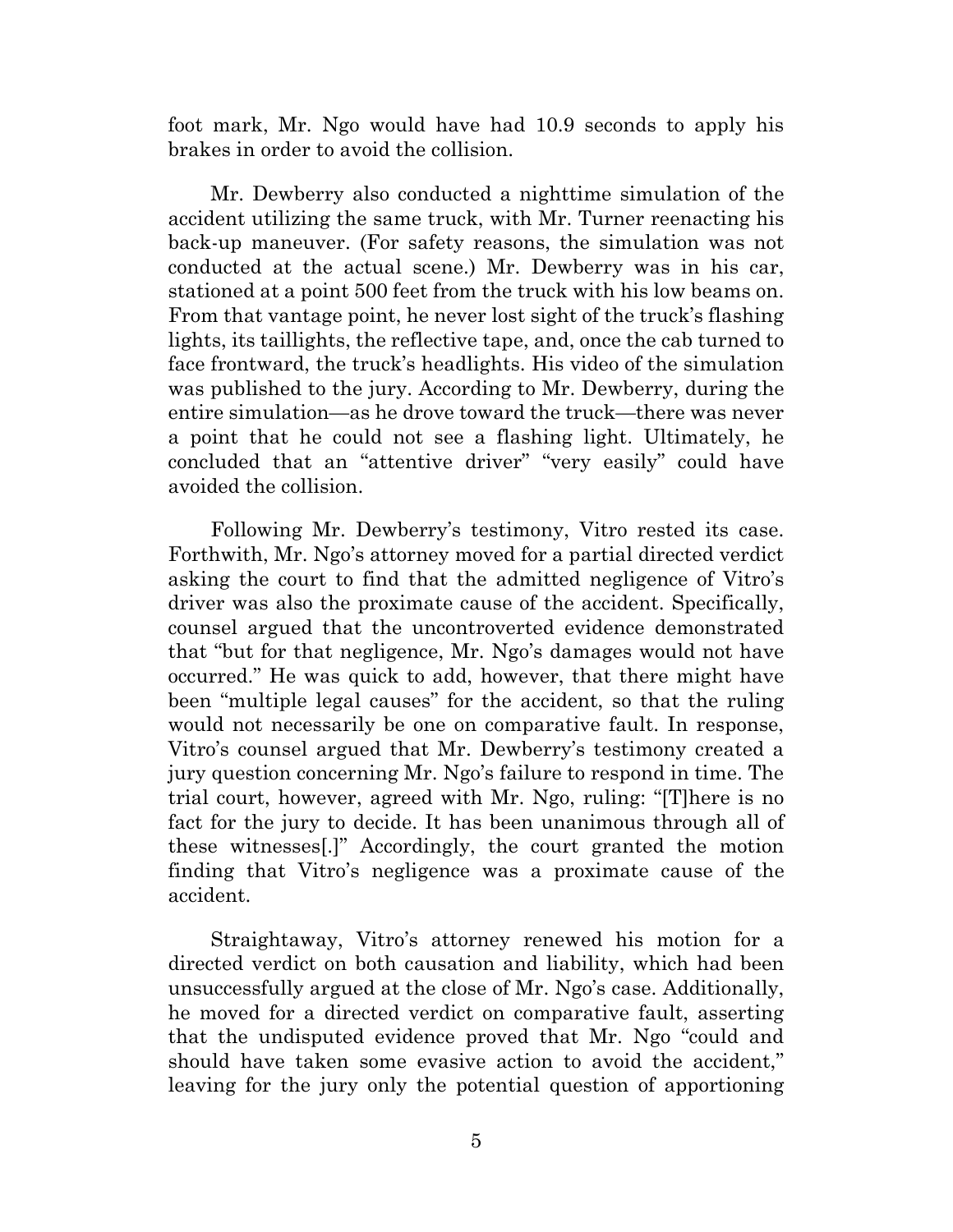fault between the two parties. The trial court ruled that a jury question remained; that there was the *factual issue* "of perception and visual clutter [and] if the jury believed everything [Mr. Ngo's expert] witness said, then they could find against the defendant[.]" Highlighting the incongruity between the court's ruling that there was no factual issue on the question of proximate causation as to Vitro yet there remained a factual question regarding Mr. Ngo's involvement in causing the collision, the court confirmed that its ruling on Mr. Ngo's motion for directed verdict in no way precluded the jury from assigning him 100% of the comparative fault.

Ultimately, the jury returned its verdict. On the special interrogatory verdict form, it was asked to find if Mr. Ngo was negligent. It found that he was. It then apportioned fault, finding Vitro was 99% at fault, and Mr. Ngo was 1% at fault. It awarded Mr. Ngo \$215,218.30 for past and future medical expenses, \$1.5 million for past pain and suffering, and \$6.5 million for future pain and suffering, for a total award of \$8,215,218.30.

Vitro's post-trial motions for a new trial and for remittitur or, in the alternative, for a new trial on damages, were denied. This appeal followed.

### II. Analysis.

Rarely are motions for directed verdicts appropriate in negligence cases. *Harris v. Gandy*, 18 So. 3d 569, 571 (Fla. 1st DCA 2009) (quoting *Howell v. Winkle*, 866 So. 2d 192, 195 (Fla. 1st DCA 2004)); *see also Petroleum Carrier Corp. v. Gates*, 330 So. 2d 751, 752 (Fla. 1st DCA 1976) ("We do not here express an opinion as to whether a directed verdict should [e]ver be granted where the negligence of both parties is at issue. We do, however, believe that such cases will be extremely rare.") A ruling on a motion for directed verdict is reviewed de novo, "reading the evidence and inferences of fact in a light most favorable to the non-moving party." *Philip Morris USA Inc. v. Allen*, 116 So. 3d 467, 469 (Fla. 1st DCA 2013) (citing *Morales v. Weil*, 44 So. 3d 173, 178 (Fla. 4th DCA 2010)). As we elaborated in *Allen*:

In other words, a trial court should grant a motion for directed verdict only "when the evidence, viewed in the light most favorable to the non-moving party, shows that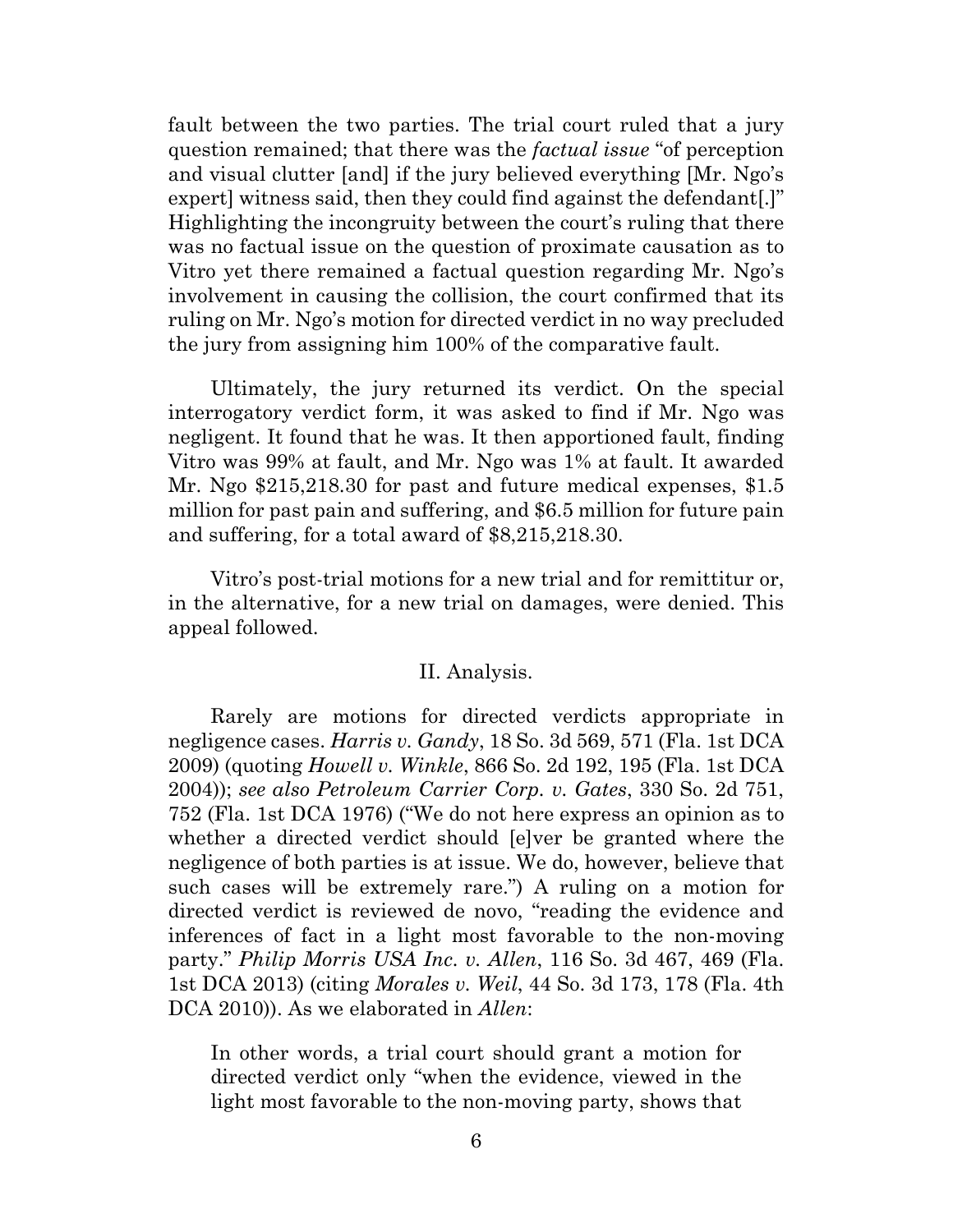a jury could not reasonably differ about the existence of a material fact and the movant is entitled to judgment as a matter of law." *Meruelo v. Mark Andrew [o]f the Palm Beaches, Ltd.*, 12 So. 3d 247, 250 (Fla. 4th DCA 2009); *see also Kowkabany v. Home Depot, Inc.*, 606 So. 2d 716, 719 (Fla. 1st DCA 1992) ("[I]n reviewing the propriety of a directed verdict, an appellate court must weigh the facts and inferences to be drawn therefrom in the light most favorable to the person against whom judgment has been granted. A directed verdict can be upheld only if there is no evidence or inference from the evidence which will support the non-moving party's position.").

*Id.* at 469.

In *Allen*, we ruled that the trial court erred in directing a verdict in favor of the plaintiff on the issue of the plaintiff's membership in the *Engle* class, by removing the "addiction" causation' requirement from the *Engle* class definition." *Id.* The fact that the jury was subsequently charged on the wholly separate question of comparative fault did not cure the error. This Court reasoned:

[T]he separate questions on comparative fault merely asked the jury to determine who was responsible, and to what degree, for Mrs. Allen's death; but the *Engle* class definition makes addiction *causation a necessary precursor* to the question concerning the degree to which a defendant's alleged misconduct caused a smoker's disease. *Comparative fault in this case focused on an entirely different question*. Therefore, the jury's findings on that subject cannot cure the omission of any jury finding on the crucial addiction causation element.

*Id.* at 473 (emphasis added).

Just as in *Allen*, here, too, the trial court jumped the gun in directing a verdict on the question of proximate causation. Weighing the facts and factual inferences in the light most favorable to Vitro, we conclude that had the jurors been allowed to conduct themselves as the triers of fact on causation, they might have deduced that Mr. Ngo's inattentiveness was the sole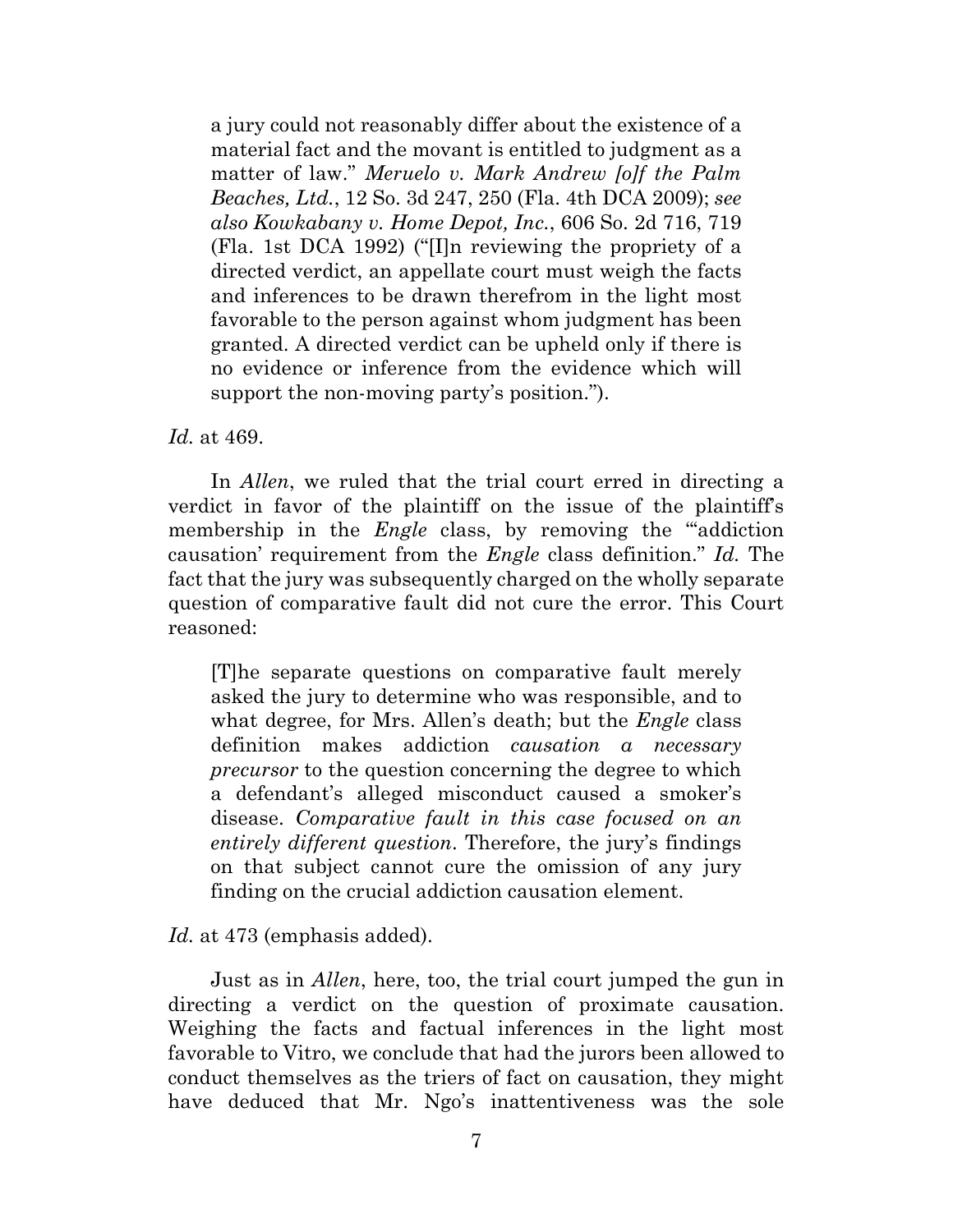proximate cause of the collision. More precisely, Mr. Dewberry's expert opinion—juxtaposed against that of Mr. Spooner generated such a palpable factual question on who caused the accident that only by conflating causation with comparative negligence was the trial court able to justify directing a verdict on proximate cause. Paradoxically, the trial court reversed course when it denied Vitro's renewed motion for directed verdict by finding that there was a factual dispute created by Mr. Spooner's testimony.

The negligence of *both* parties—from a causation perspective—was irrefutably at issue below. *Petroleum Carrier Corp. v. Gates* underscores the point. In *Gates*, we reversed a directed verdict on liability in favor of the plaintiff driver—whose vehicle had been rear-ended by the defendant truck driver because it was "axiomatic that a directed verdict should be entered only where the state of the evidence is such that a jury of reasonable men could not reach a contrary result." 330 So. 2d at 752. Specifically, we stated: "Because of the very nature of the comparative negligence doctrine, situations in which directed verdicts will be appropriate will occur with even less frequency, particularly in cases where the plaintiff's own negligence is in issue." *Id.*

Applying those principles to the facts in *Gates*, we reasoned that there was "sufficient evidence from which the jury could have concluded that the *sole proximate cause* of the collision was the inattention of [the plaintiff], or that the *sole proximate cause* of the collision was the failure on the part of [the defendant] to have his vehicle under control, or that both drivers were negligent to some extent." *Id.* at 752 (emphasis added). The very same may be said of the instant case, especially since there was no evidence of any superseding cause of the accident. *Cf. DZE Corp. v. Vickers*, 45 Fla. L. Weekly D1379 (Fla. 1st DCA June 8, 2020) (reversing the trial court's denial of defendant manufacturer's motion for directed verdict, holding that the driver's consumption of a dangerous chemical produced by the manufacturer, and his subsequent impaired driving, was the sole *superseding* proximate cause of the motorists' deaths in the automobile accident between the driver and the motorists, and thus, the manufacturer was not liable to the motorists' estate for its failure to warn).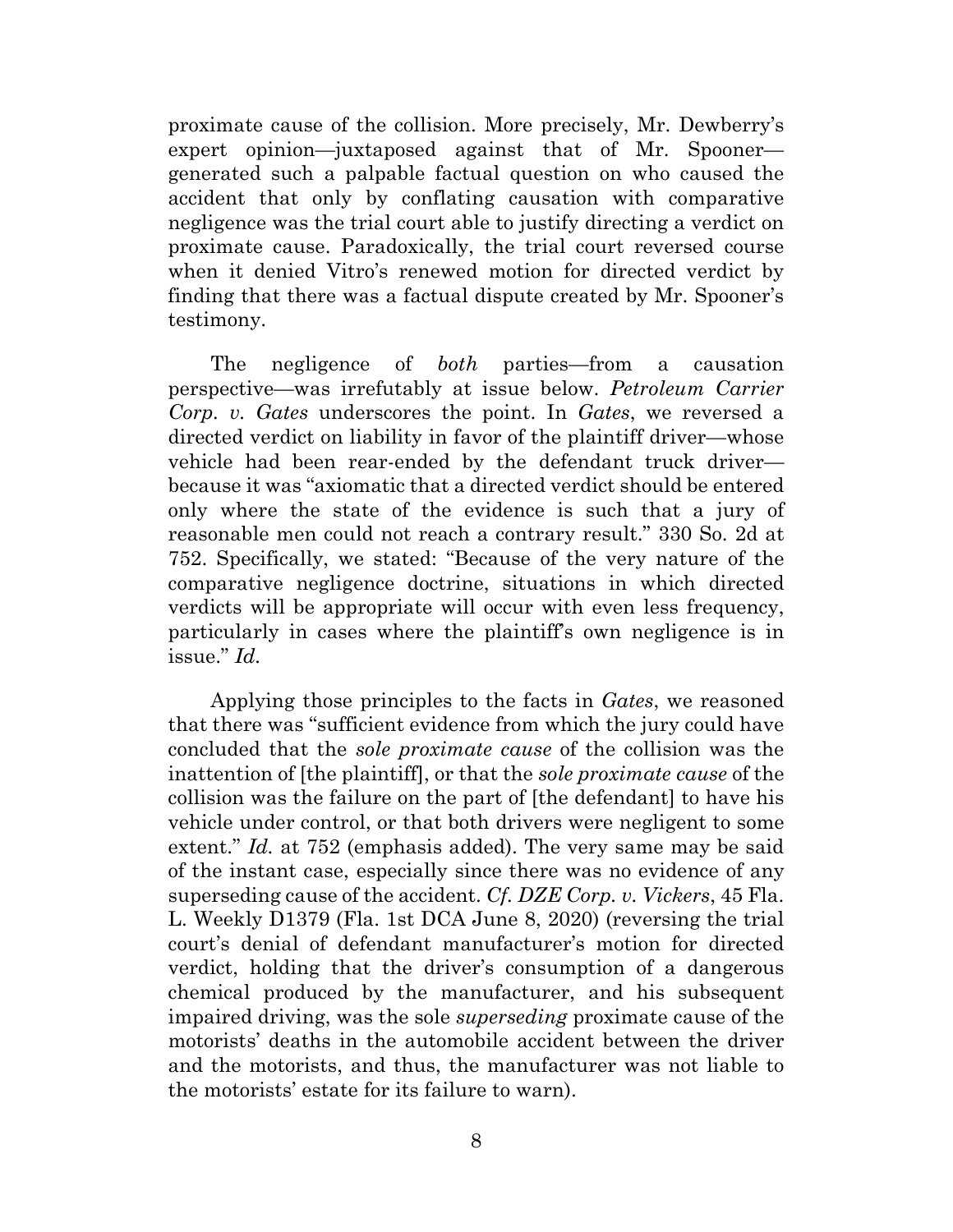Furthermore, the Fourth District's decision in *R.J. Reynolds Tobacco Co. v. Schlefstein*, 284 So. 3d 584 (Fla. 4th DCA 2019), convinces us that the granting of the partial directed verdict against Vitro denied it of a critical defense. As was *Allen*, *Schlefstein* is another *Engle* progeny case. In *Schlefstein*, the defendant, R.J. Reynolds, appealed an adverse jury verdict, claiming that the trial court "erred in limiting its ability to defend against the decedent's class membership after it withdrew its affirmative defense of comparative negligence." *Id.* at 586. In response to the plaintiff's filing of an amended complaint alleging that the "'*Engle* Phase I findings conclusively established that all of the Defendants were negligent,' and that '[a]s a proximate result of the Defendants' negligence, Plaintiff's Decedent, sustained injuries,'" R.J. Reynolds withdrew its affirmative defense of comparative negligence. *Id.* Before the commencement of the trial, plaintiff's counsel informed the trial court that he intended to present in his opening statement a PowerPoint slide reading: "'Class Membership is Not About:' the 'Fault of either party.'" *Id.* R.J. Reynolds objected, claiming the slide presented an inaccurate statement of the law. Defense counsel argued:

[I]t is the *plaintiff's burden of proof* to show that addiction was a legal cause of the disease, which means that these other things that they are talking about, her decision to smoke, her desire to smoke was the sole legal cause, then the plaintiff hasn't proven their case on class membership.

*Id.* (emphasis in original). During opening statements, defense counsel had posited that the case was about what caused the deceased's illness, claiming it was not caused by her addiction to cigarettes, but because she enjoyed smoking. Counsel further explained that the withdrawal of their comparative negligence defense "merely removed the allocation of fault question from the verdict form," and therefore it "had no effect on Plaintiff's burden of proving class membership, nor did it limit Reynolds' ability to argue [the deceased] was the sole legal cause of her illness." *Id.* at 587. Ultimately, the trial court ruled that R.J. Reynolds could not "just argue that [the deceased] made a choice to smoke." *Id.* at 588. In return, R.J. Reynolds asserted that the court's ruling "was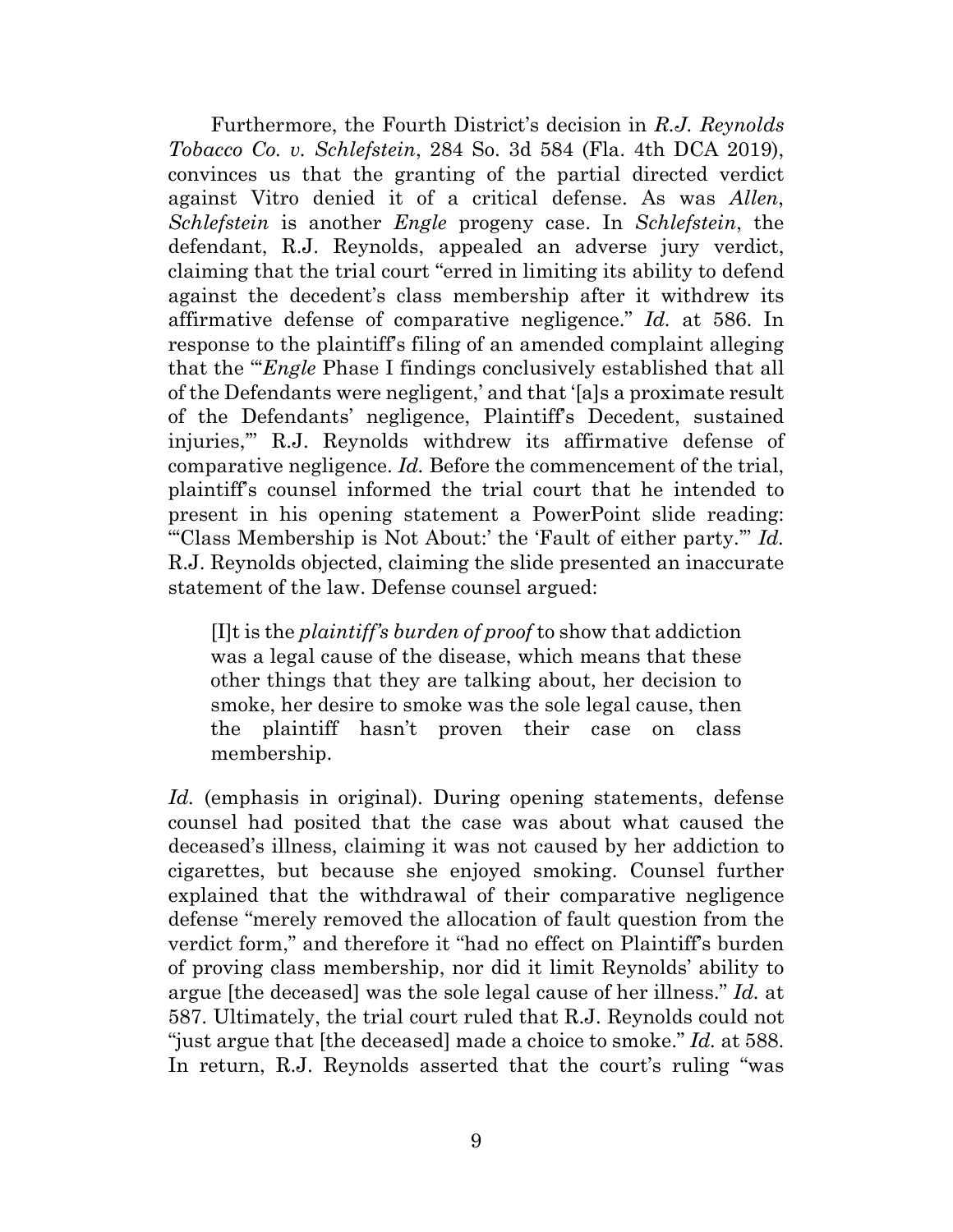tantamount to a directed verdict on addiction causation that would be impossible to navigate during trial." *Id.*

Notably, the Fourth District held that "'[c]omparative negligence only has the effect of reducing damages *if liability is established*.'" *Id.* at 590 (emphasis in original) (citation omitted). And it continued: "If the plaintiff was the sole cause of his or her injuries, *the defendant's conduct cannot be the legal cause*." *Id.* (emphasis added). For this latter proposition, the Fourth District turned to the Florida Supreme Court's seminal decision in *Hoffman v. Jones*, 280 So. 2d 431 (Fla. 1973). *Id.*

In *Hoffman*, upon declaring "that a plaintiff in an action based on negligence will no longer be denied any recovery because of his contributory negligence," *id.* at 438, the supreme court went on to impress:

This rule should not be construed so as to entitle a person to recover for damage in a case where the proof shows that the defendant could not by the exercise of due care have prevented the injury, or where the defendant's negligence was not a legal cause of the damage. Stated differently, there can be no apportionment of negligence where the negligence of the defendant is not directly a legal cause of the result complained of by the plaintiff. A plaintiff is barred from recovering damages for loss or injury caused by the negligence of another only when the plaintiff's negligence *is the sole legal* cause of the damage, or the negligence of the plaintiff and some person or persons other than the defendant or defendants was the sole legal cause of the damage.

*Id.* (emphasis added).

Likewise, the Fourth District in *Schlefstein* held: "'[W]ithdrawal of the comparative negligence defense [does] not in any way deprive [a defendant] of the right to argue that Plaintiffs' actions were the "sole legal cause" of their own injuries.'" (quoting *Goulah v. Ford Motor Co.*, 118 F.3d 1478, 1485 (11th Cir. 1997) (applying Florida law)). 284 So. 3d at 590.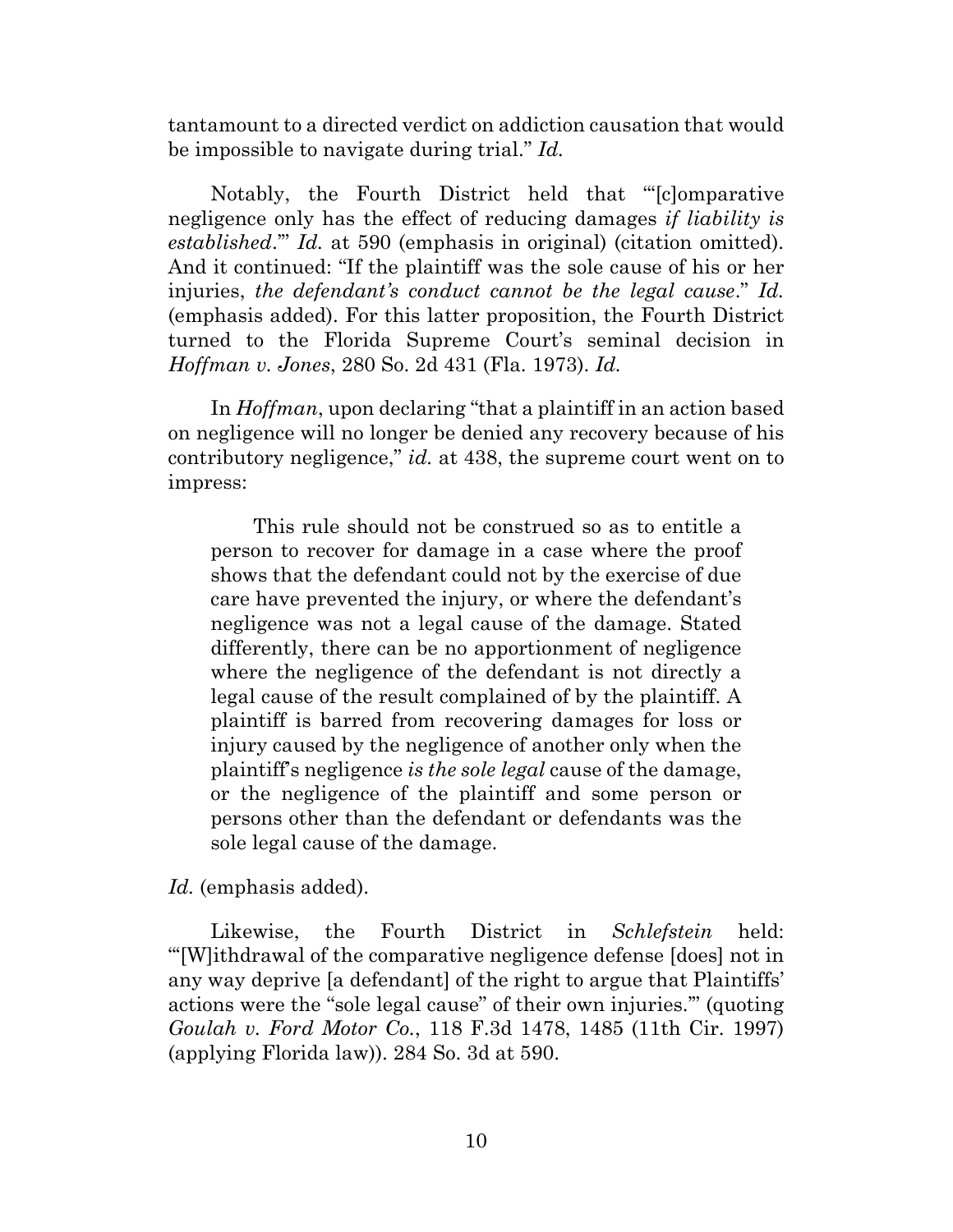That analysis applies with equal force to the present case. The substance of Vitro's expert's testimony was that Mr. Ngo was the *sole legal cause* of his injuries. The fact that the jury was charged with finding whether Mr. Ngo was also negligent in order to apportion fault did not cure the trial court's error in directing a verdict that Vitro's driver was—as a matter of law—a legal cause of Mr. Ngo's harm. As was true in *Schlefstein*, the defense of comparative negligence "did not alter" in the first instance Mr. Ngo's "burden of proof" or Vitro's "ability to present evidence to counter it." *Id.* at 590. Instead, the trial court's ruling improperly shifted Mr. Ngo's burden to Vitro, "demonstrably impact [ing]" Vitro's "overall presentation of evidence." *Id.* at 592.

The case law cited by Mr. Ngo does not persuade us to conclude otherwise. For example, in *Perl v. K-Mart Corp.*, 576 So. 2d 412 (Fla. 3d DCA 1991), the Third District agreed with the plaintiff that the trial court had erred in denying her motion for a directed a verdict on the issue of defendant K-Mart's negligence in her slip-and-fall lawsuit. The evidence was irrefutable. All of the witnesses testified that K-Mart's white hangers represented a known hazardous condition when lying, chameleon-like, on the store's white-tiled floors. Furthermore, it was a known store policy that the employees were tasked with the duty of clearing fallen hangers and other floor debris from the aisles to prevent unsuspecting customers from slipping on them. The Third District pointed out that, "[n]otwithstanding this acknowledged obligation, the uncontradicted evidence was that the employee had walked directly over the hanger," after which the plaintiff—who was being escorted by the employee to locate an item—slipped on the hanger and fell, injuring herself. *Id.* at 413. The Third District also observed that while the plaintiff might have been "contributorily negligent," "[a] directed verdict may still lie as against a defendant whose negligent acts are less than the sole proximate cause of an injury." *Id.* at 413-14 (citations omitted). While that observation is pure obiter dictum, it is also internally problematic. In light of the 1973 *Hoffman* decision, the Third District's use of the phrase "*contributorily* negligent" is dated by approximately eighteen years. *Id.* (emphasis added.) Moreover, the dictum appears to suffer the same conflation of legal causation and (correctly) comparative negligence as did the trial court's decision on review. More to the point, in the case at bar, our defendant adduced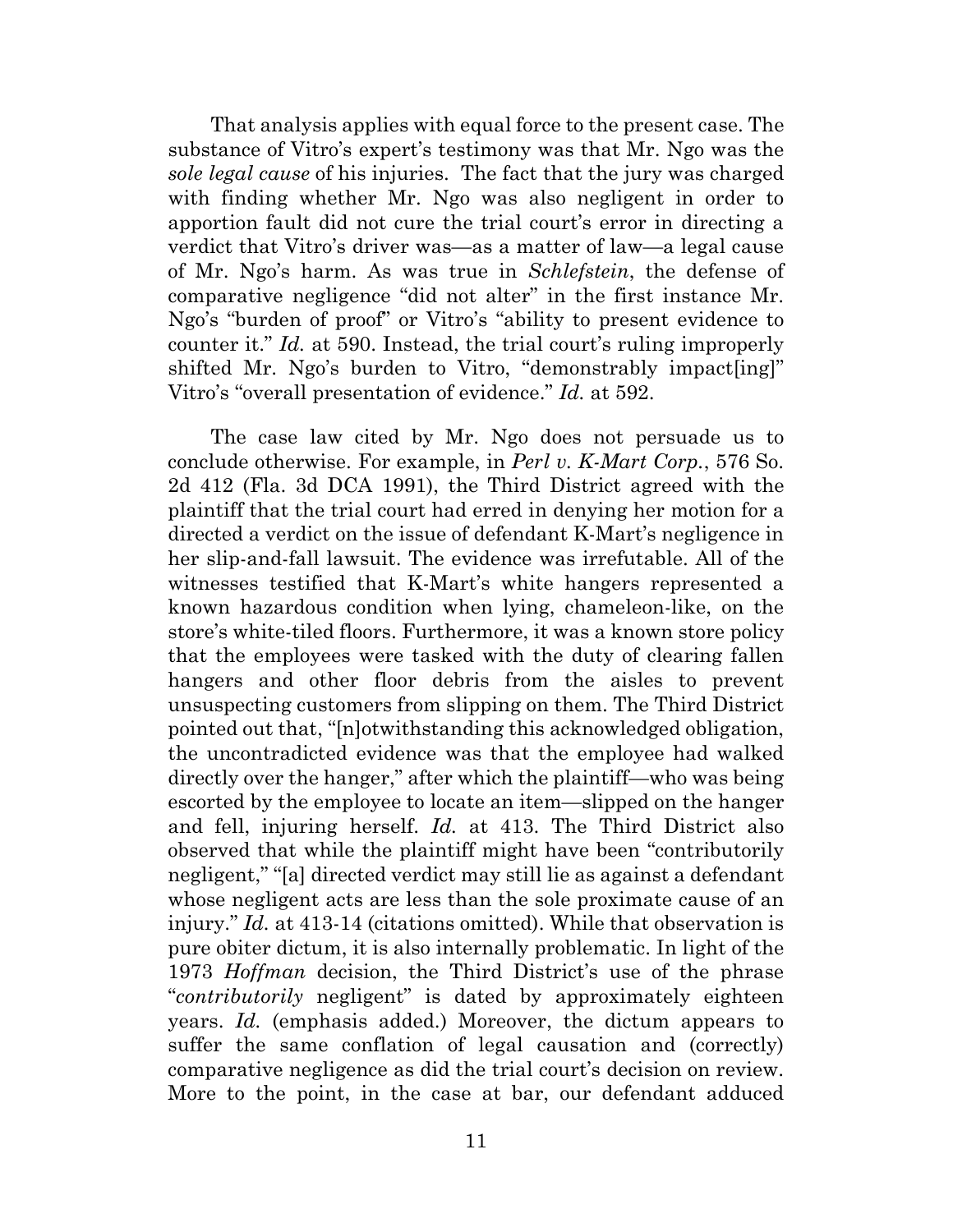evidence from which the jury could have found that our plaintiff's actions were the sole proximate cause of his injuries. Accordingly, we conclude that *Perl* is not dispositive but, instead, distinguishable.

Equally distinguishable are the facts in *Maye v. Corderio*, 305 So. 2d 880 (Fla. 1st DCA 1974), in which we held that the trial court erred in *not* directing a verdict as to liability against the defendant trucking company. The evidence in that case was also undisputed. The truck driver made a left-hand turn in front of the plaintiff's car and, realizing he could not clear the highway, maneuvered the truck in such a manner that caused the plaintiff to collide with his front right tire. Furthermore, we noted that the driver "had plead guilty of not having his vehicle under control, and knowing as he did of the hazard of driving at the speed he was driving under the conditions of weather and road, this was undisputed acts of negligence and the court should have so ruled." *Id.* at 881. *See also Proctor & Gamble Distrib. Co. v. McGlamery*, 341 So. 2d 521, 521-22 (Fla. 3d DCA 1976) (affirming summary judgment against the defendant who turned left into the path of oncoming plaintiff's vehicle when his view was blocked by a truck stopped in the oncoming center lane, which driver motioned him to make the turn).

The present case presents an altogether different factual scenario than those in the above-cited cases upon which Mr. Ngo relies. Vitro's expert, Mr. Dewberry, incontestably placed into question whether Mr. Ngo's inattentiveness was the sole cause of his harm, given his statements that Mr. Ngo would have been able to see the truck's flashing lights in time to come to a complete halt and avoid the collision. That evidence created a factual issue on legal causation sufficient to send the question of proximate cause to the jury, notwithstanding any ancillary issue of comparative negligence. Vitro, therefore, is entitled to a new trial.

## III. Conclusion.

Accordingly, we hold that the trial court erred in granting Mr. Ngo's motion for directed verdict. We reverse that ruling and the final judgment, and remand the cause for a new trial on the issue of liability and damages.